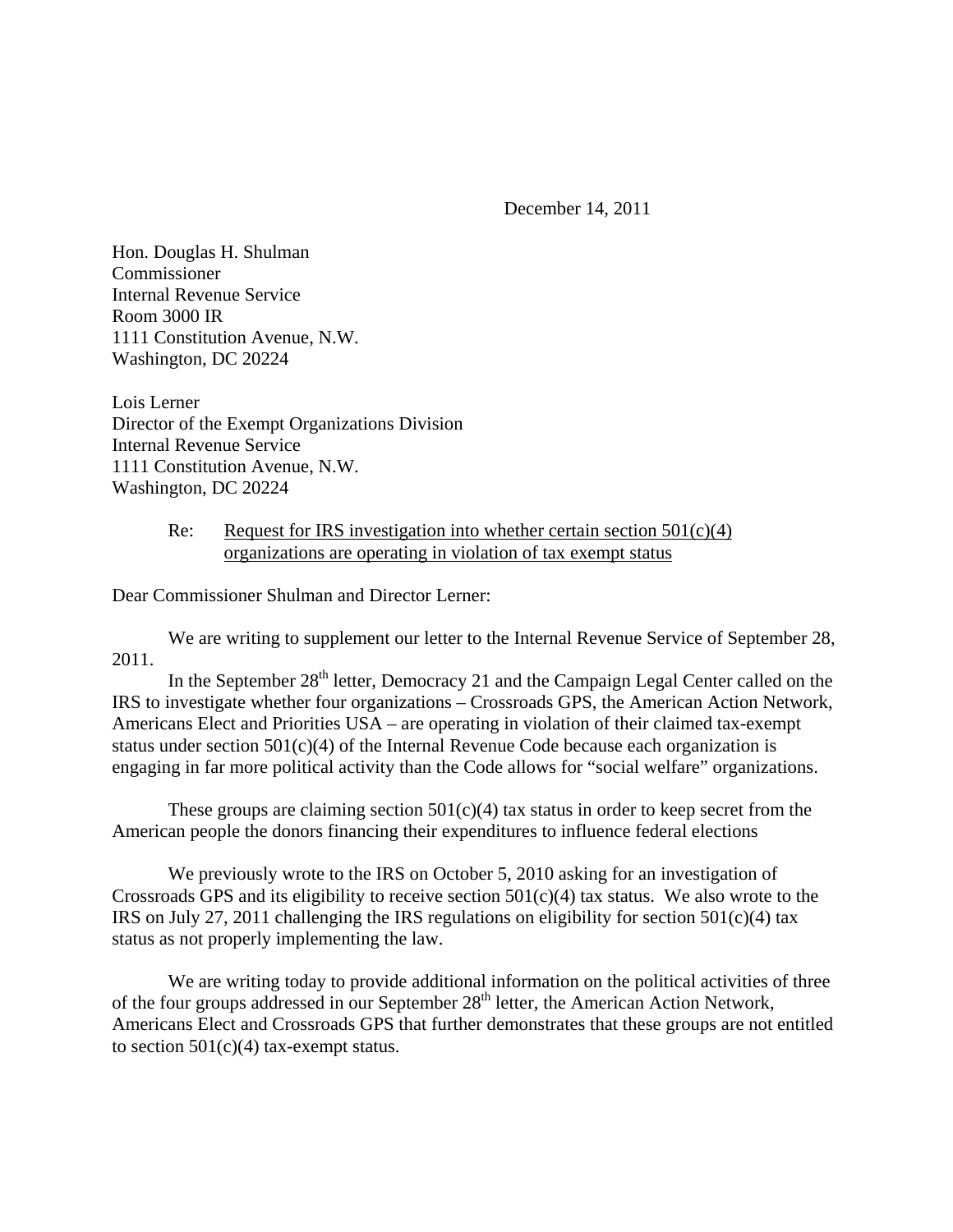As you are aware, section  $501(c)(4)$  "social welfare" organizations are not required to disclose their donors to the public. If the four organizations discussed in our September  $28<sup>th</sup>$ letter are not eligible for the tax status they claim under section  $501(c)(4)$ , then they are improperly shielding their donors from public disclosure and improperly using secret contributions to influence the 2012 national elections.

We are deeply concerned about the failure of the IRS to take any public steps to show that the agency is prepared to enforce the tax laws applicable to section  $501(c)(4)$  tax-exempt groups.

Since bringing these abuses of the tax laws to your attention, beginning more than a year ago, we have seen no evidence that the IRS is prepared to address what appear to be blatant abuses in order to keep secret from the American people the sources of money being spent to influence federal elections.

The failure of the IRS to carry out its statutory enforcement responsibilities to prevent the abuse of the tax laws could have a major impact on the 2012 elections, as we have stated in our previous letters to the IRS.

We urge the IRS in the strongest possible terms to expeditiously examine the matters we have brought to its attention and to address any possible abuses and violations of the tax laws before it is too late.

As our prior letters state, section  $501(c)(4)$  "social welfare" organizations are required to primarily engage in the promotion of social welfare in order to obtain tax exempt status. Federal court decisions have established that in order to meet this requirement, section  $501(c)(4)$ organizations cannot engage in more than an *insubstantial* amount of any non-social welfare activity, such as directly or indirectly participating or intervening in elections.

In our letter of September 28, 2011, we provided voluminous information demonstrating that each of the four organizations discussed in the letter are engaging in *substantial* campaignrelated activity. Indeed, the facts relating to the formation and activities of the four organizations show that each group was organized and is operated for the overriding purpose of participating or intervening in elections.

By claiming tax-exempt status under section  $501(c)(4)$ , these groups allow their donors to evade public disclosure requirements that would apply if the organizations were registered under section 527 as "political organizations." In fact, it appears that avoiding disclosure of their donors is the reason that these groups have claimed section  $501(c)(4)$  tax status.

## **American Action Network**

 An article from the Center for Public Integrity's *iWatch News* (October 31, 2011) reported that American Action Network spent \$30 million in 2010. According to the article and federal campaign finance reports, \$26 million of the \$30 million spent by American Action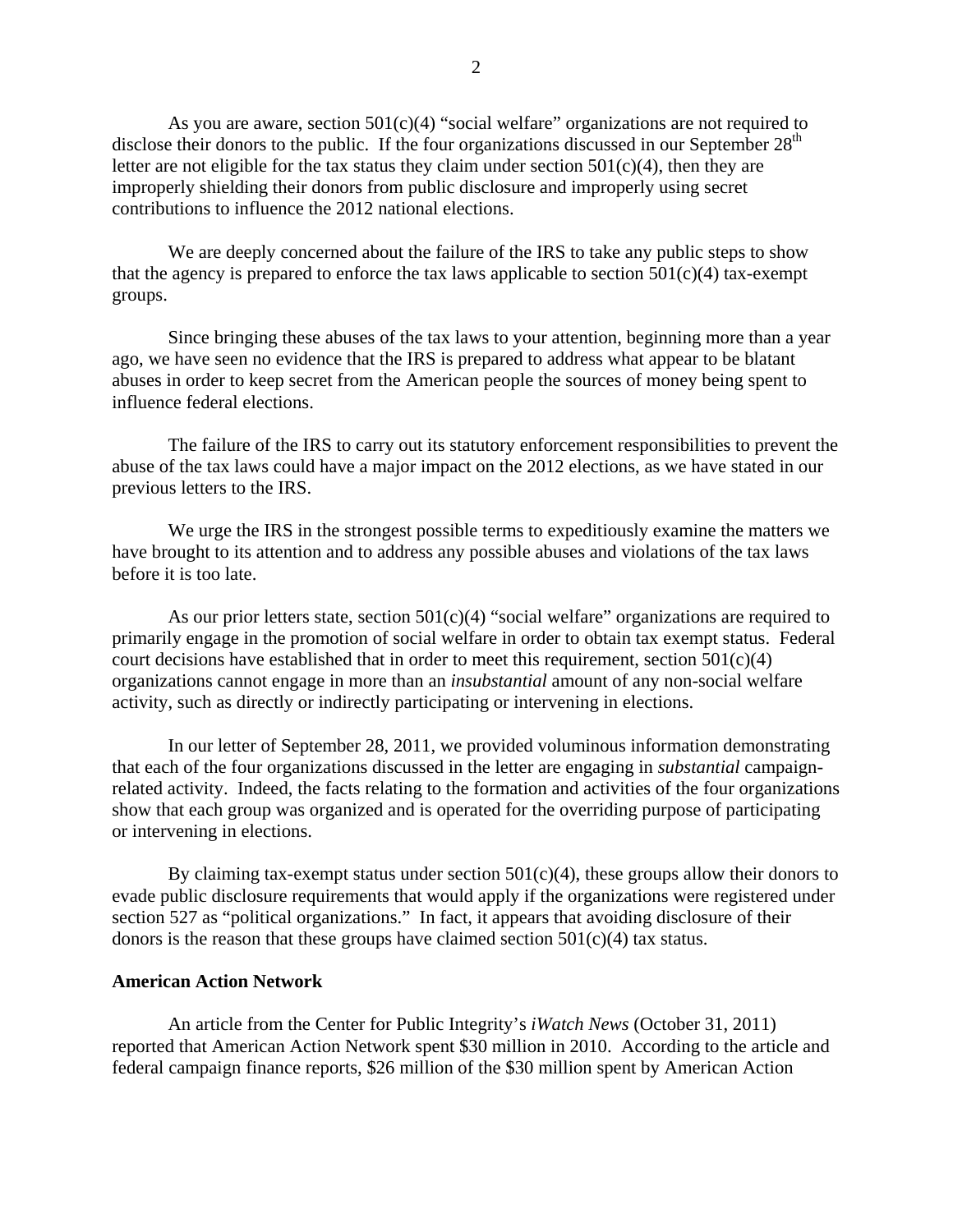Network in 2010 was spent for "independent expenditures" and "electioneering communications," as defined by federal campaign finance laws. The article states:

The conservative American Action Network, a leading independent player in last year's election, poured \$26 million – out of some \$30 million in spending – from secret donors into political ads and activities to help Republican candidates. . . .

As required by law, the network reported the \$26 million it spent on political activities to the Federal Election Commission before Election Day.<sup>1</sup>

This means that *87 percent* of American Action Network's expenditures in 2010 were made for campaign-related activities reported to the FEC under the nation's campaign finance laws. The article states:

"If over 80 percent of a group's expenditures are for political purposes that require reporting to the FEC, then that organization will not qualify for taxexempt status under section  $501(c)(4)$ ," Marc Owens, who was director of the IRS exempt organizations division for a decade, told *iWatch News.* 

Under no one's understanding of the tax laws is an organization eligible for section 501(c)(4) tax-exempt status if *87 percent* of its expenditures are made for campaign-related activities reported under the nation's campaign finance laws.

Based on these facts, the IRS must move promptly in order to stop American Action Network from again abusing the tax laws in the 2012 elections.

According to the *iWatch News* article, former Senator Norm Coleman, the chairman of American Action Network, is quoted as stating that the group will be heavily involved in spending to influence the 2012 congressional campaign. If the IRS does not take action, it could be responsible for allowing campaign-related expenditures by American Action Network that are improperly financed with secret contributions to influence and possibly decide the outcome of targeted House and Senate races.

## **Americans Elect**

 $\overline{a}$ 

Americans Elect, which we also addressed in our September  $28<sup>th</sup>$  letter, continues to qualify for ballot access as a political party in states throughout the nation in order to run a presidential/vice-presidential candidate ticket in 2012. The organization is claiming section 501(c)(4) status in order to keep its donors secret from the American people.

A recent news story stated that Americans Elect "has raised \$22 million and is likely to place a third presidential candidate on the ballot in every state next year."<sup>2</sup> According to this

<sup>1</sup> P. Stone, "Fine line between politics and issues spending by secretive 501(c)(4) groups," *iWatch News* (Oct. 31, 2011).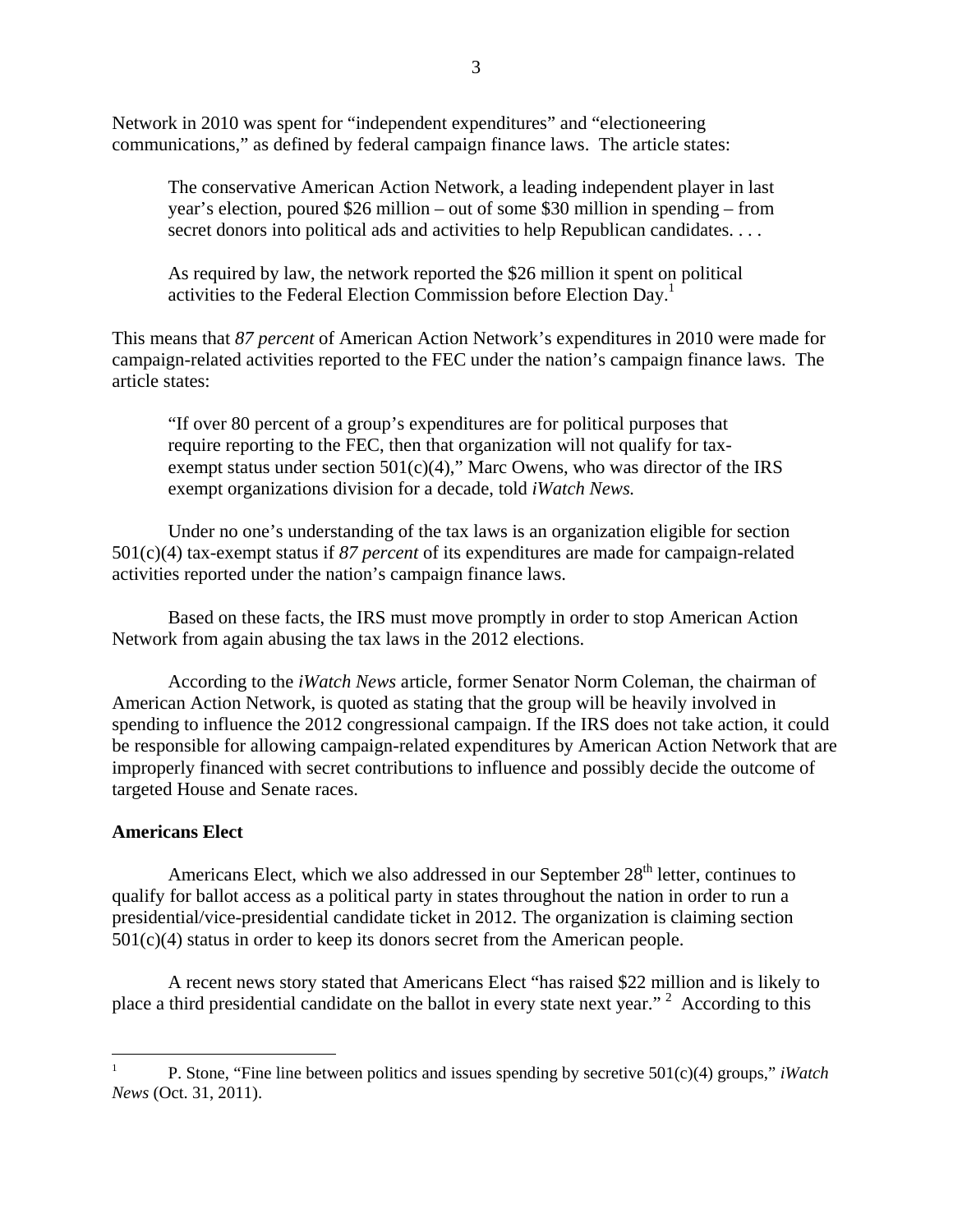article, Americans Elect "has ballot slots in Florida, Michigan, Nevada, Ohio and five other states, with certifications pending in several others."

According to a recent *POLITICO* article, "Americans Elect this week announced that it qualified for the ballot in Colorado and Mississippi, bringing the total number of states in which it has access to 11 – including Alaska, Arkansas, Arizona, Kansas, Nevada, Michigan, Florida, Ohio and Utah. Certification is pending in California and Hawaii."3

The notion that this group qualifies as a section  $501(c)(4)$  "social welfare" organization is absurd.

A group legally qualified in states as a political party in order to obtain ballot access to run a candidate for president cannot simultaneously be a tax-exempt "social welfare" organization under section 501(c)(4).

In this particular case, the failure of the IRS to act could have enormous consequences.

Just as third party candidates decided the 2000 presidential race, a third party candidate representing Americans Elect could decide the outcome of the 2012 presidential election. If that were to happen and the IRS has failed to take action here, the agency would be responsible for allowing secret money and a secretly financed organization to decide who is elected to be our next president.

 The IRS must not allow this to happen. The agency must move immediately to address the apparent abuses of the tax laws.

## **Crossroads GPS**

As we demonstrated in our September  $28<sup>th</sup>$  letter, the overriding purpose of Crossroads GPS is to influence elections. In engaging in its campaign-related activities, Crossroads GPS works in tandem with American Crossroads, a so-called Super PAC, to elect Republicans and defeat Democrats running for federal office. That is the organization's purpose and that is what the organization is spending its money to do.

According to published reports, American Crossroads and its affiliated organization Crossroads GPS plan to spend a combined \$240 million to influence the 2012 presidential and congressional elections.

 $\frac{1}{2}$ <sup>2</sup> K. Thompson, "Moderate Americans Elect group hoping to add third candidate to 2012 election ballot," *The Washington Post* (November 24, 2011).

<sup>3</sup> T. Mak, "Christine Todd Whitman to Jon Huntsman: Run third party," *POLITICO* (December 2, 2011)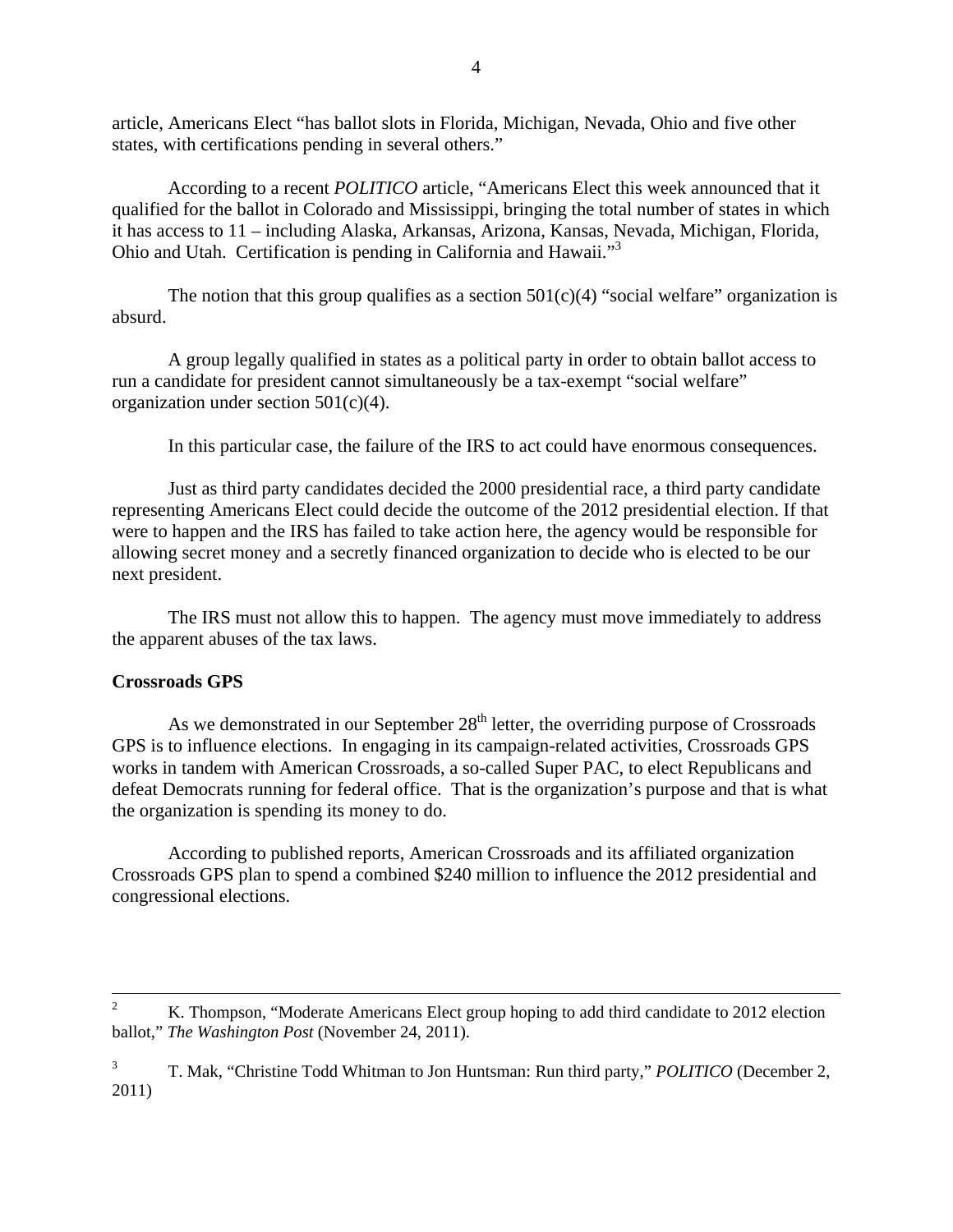Based on the Internal Revenue Code, court decisions and even the flawed IRS regulations, Crossroads GPS is not entitled to the section  $501(c)(4)$  tax-exempt status it has claimed in order to hide its donors. This is another clear case that demands prompt action.

A recent article in *The New York Times* shows that Crossroads GPS is continuing to spend substantial amounts of money to influence federal elections. According to the article:

Crossroads GPS, a conservative advocacy group founded by Mr. Rove and other Republican strategists, has placed the biggest bet so far on negative messages. By its own count, it has spent about \$20 million this year on political advertising. Much of its was broadcast during the debt-ceiling debate this summer, when it singled out members of Congress with advertisements that portrayed Democrats and Mr. Obama as fiscally irresponsible and unable to fix the economy.

In recent weeks, the group has taken on Mr. Obama and his economic agenda, spending \$2.6 million on a commercial that criticizes his support for an upperincome tax increase and suggests a split on the issue between Mr. Obama and former President Bill Clinton. . . .

Many of the Crossroads advertisements have been running in swing states like Colorado, Florida, Ohio and Pennsylvania and have been timed to coincide with presidential trips.

"It creates a scenario where the president's visit is greeted with a strong counterpoint to the argument he's making," said Jonathan Collegio, communications director for Crossroads GPS.

"And in battleground states where the issue framing is going to impact 2012, it's critical to be making your point there early and often," Mr. Collegio said. "There may be some value in advertising now that will be impossible to achieve toward the end of the campaign, when virtually all of the advertising on television and radio is political."<sup>4</sup>

 Similarly, a recent article in *National Journal* reported that Crossroad GPS has recently "reserved more than \$500,000 on air time in Nebraska's two largest media markets," to run ads that are for the purpose of dissuading Senator Ben Nelson (D-NE) from running for reelection.<sup>5</sup> According to the article:

"We want Ben Nelson to recognize that 2012 will be an extraordinarily grueling proposition in the case he decides to run," said Jonathan Collegio, a Crossroads spokesman, in confirming the buy.

 $\frac{1}{4}$  J. Peters, "TV Attack Ads Aim at Obama Early and Often," *The New York Times* (November 26, 2011) (emphasis added).

<sup>5</sup> R. Wilson, "Crossroads Will Drop Half Million Against Nelson," *National Journal* (Dec. 12, 2011).